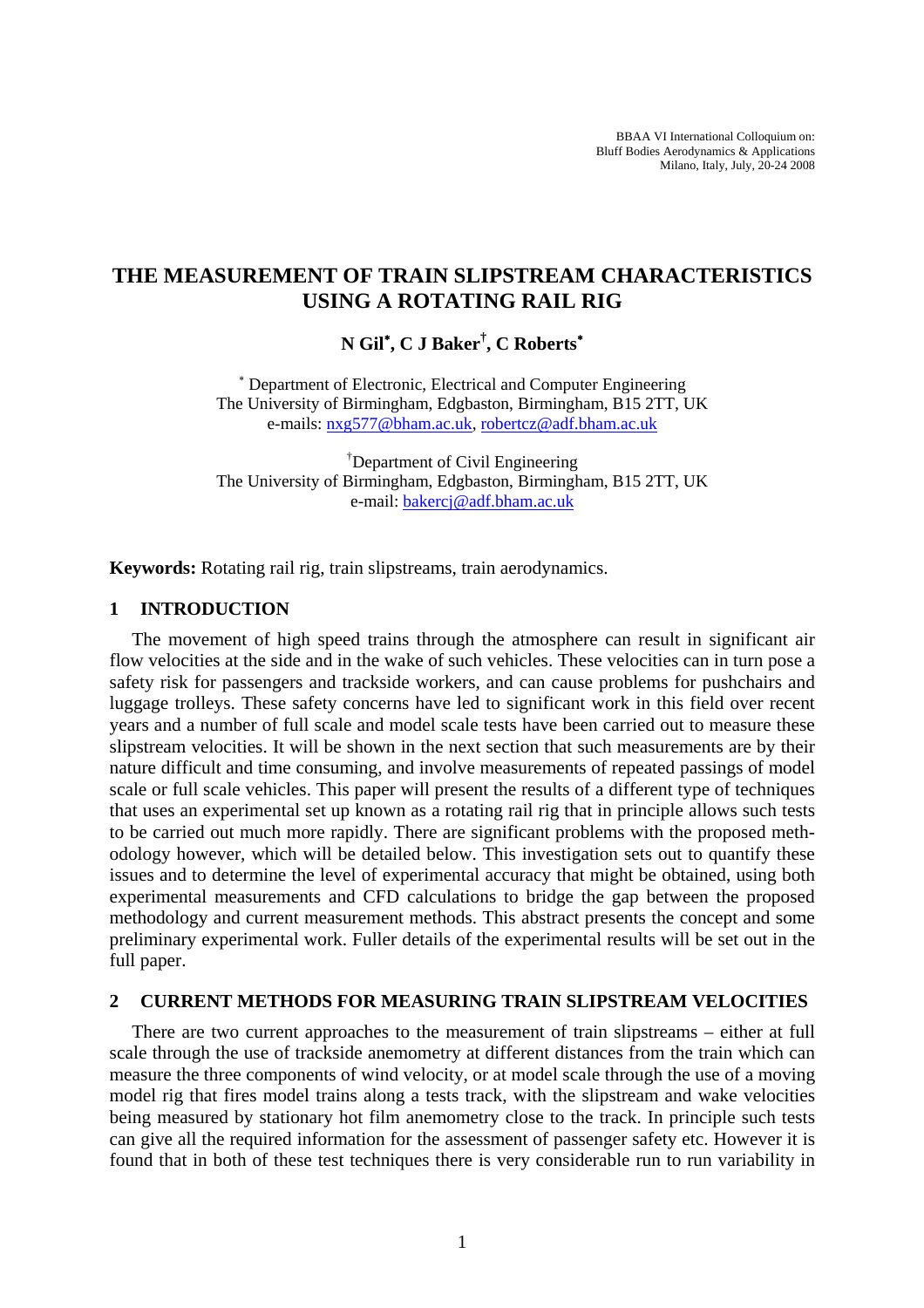the data that is measured (as would be expected, since each run will provide one realisation of a very turbulent flow field) and that to obtain adequate results a number of identical tests need to be carried out (at least 10 and ideally 20) with the results being ensemble averaged to obtain mean and standard deviations of time histories [1]. Typical results obtained with  $1/25<sup>th</sup>$ scale models on the TRAIR rig owned by DeltaRail in Derby, UK, are shown in Fig. (1) below. The wide variability between individual train passings is apparent, but the ensemble mean can be seen to be well defined. Reference [2] used such experiments to define the different flow regions around high speed trains – a nose region, a boundary-layer region, a nearwake region and a far-wake region. However neither full scale nor model scale tests are straightforward to carry out. Clearly at full scale to arrange 10 to 20 passes of identical train formations is logistically extremely difficult, but even at model scale it is only possible to carry out 8 to 10 runs of the moving model rig each day. In both cases obtaining the same train or model velocity over a number of runs, so that the ensemble average can be calculated is also far from straightforward.



Figure 1. Model scale results for four car ICE train from the TRAIR rig (x axis shows time t normalised by vehicle velocity and train length, and y axis shows slipstream velocity normalised by vehicle velocity. Nose of train passes at t=0 and tail of train

#### **3 THE ROTATING RAIL RIG**

The rotating rail rig consists of a 3.61m diameter railway track on a frame that can be rotated at up to 118 r.p.m., which corresponds to a rail speed of 22 m/s, see Fig. (2). It was originally designed so that standard rail sections could be mounted on the frame to enable investigations into the removal of accreted organic matter using novel laser based techniques [4], and has since been used to investigate conductor shoe icing with a stationary conductor shoe held above the rotating rail whilst the temperature was lowered to below freezing conditions. In the current investigation a four car train model is fixed to the rotating rail via a clamp and a bolt (two sets in each carriage), so that they both move as a whole. In order to reduce the turbulence arising from the rotation of the wheel, as well as to provide a ground plane over which the train moves, a wooden platform with a circular slot slightly bigger than the rail is positioned above the rig. The gap between the train and the platform is closed with brushes. The way the train is attached to the rail, allows the carriages to be assembled and disassembled as required. Thus, measurements of the flow can be performed using any combination of the cars of the train. A schematic view is shown in Fig. (3).

The slipstream and wake velocities are measured using stationary Cobra probes (Turbulent Flow Instrumentation P/L) which are 4-hole pressure probes that can measure three components of velocity at speeds of up to 100 m/s.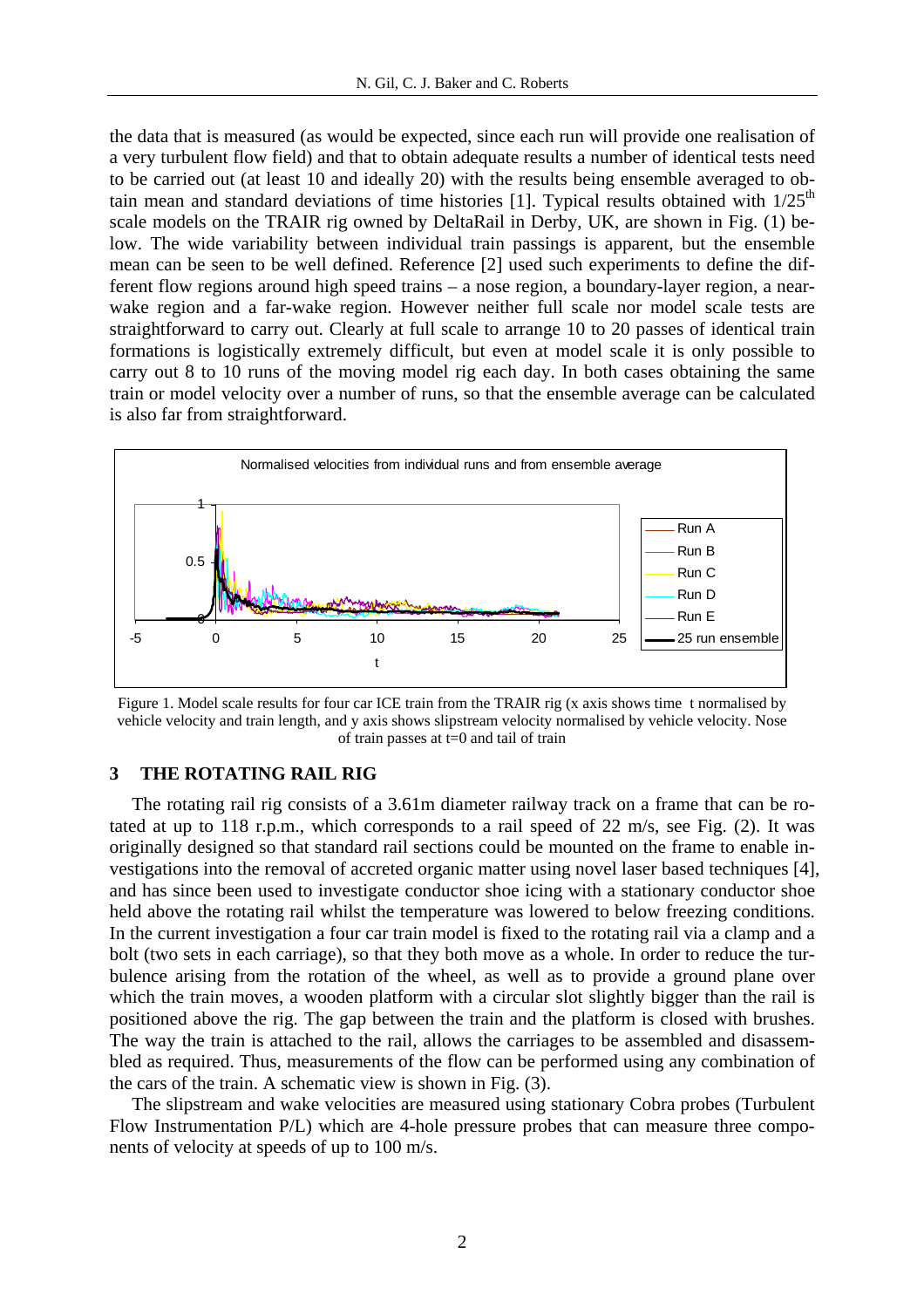The most important aspect of this rig is of course that multiple train passes can be achieved very quickly (one per revolution of the rig) and thus, in principle, experiments can be carried out much more rapidly than with the current full scale and model scale techniques.



Figure 2: Rotating rail. Figure 3: Rig components.

## **4 PRELIMINARY EXPERIMENTAL RESULTS**

At the time of writing some preliminary experiments have been carried out using an existing  $1/40<sup>th</sup>$  scale four-car train model. The problem that has emerged is that the length of these models (about 50 cm) is relatively large in comparison to the radius of curvature of the rig, and thus there are sharp discontinuities in train orientation at the end of each carriage. Also, the cross section is not constant along the train, so there is a significant variation in the probe measurement position from both the train top and side. In the next stage of the experiments a "curved" train will be constructed so that measurements are provided along "curved lines" next to the vehicle. However, the nose pulse is in broad agreement with the model results of [2] and [3]. Figure (4) shows the ensemble average of nose pulses measured at a distance of 10 mm over the top surface of the train, reaching a peak value of 0.346, which fits the range of values shown in Table (1).



Distance from train surface (mm) 5 | 15 | 20 | 30 | 40 | 80 Train Roof 0.364 0.2244 0.204 0.184 0.146 0.089 Train Side  $0.278 \mid 0.209 \mid 0.178 \mid 0.166 \mid 0.134 \mid 0.081$ 

Table 1: Maximum normalized nose velocities, ICE train from the TRAIR rig.

Figure 4: Ensemble mean of slipstream velocities for the nose region.